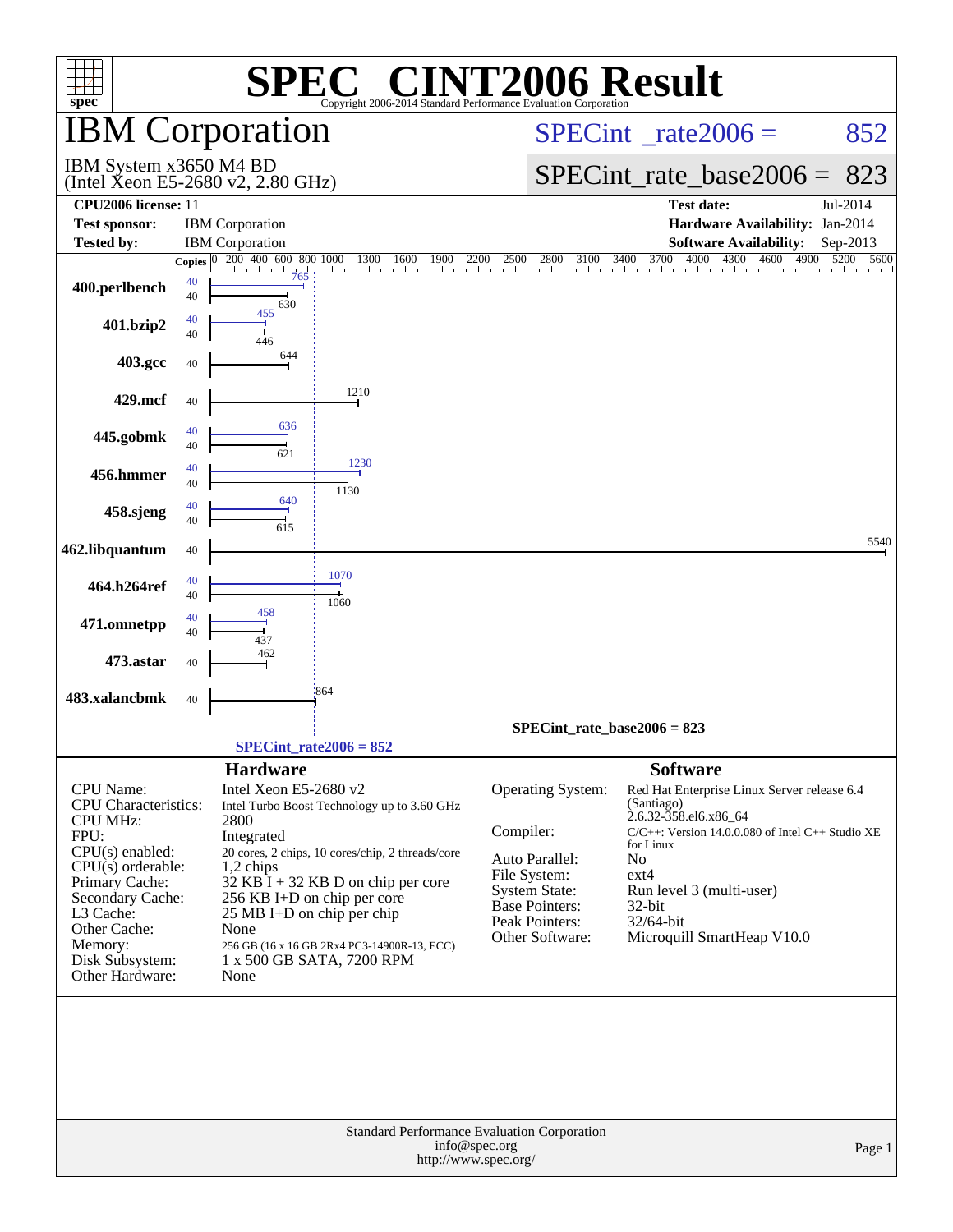

## IBM Corporation

## SPECint rate $2006 = 852$

#### IBM System x3650 M4 BD

(Intel Xeon E5-2680 v2, 2.80 GHz)

[SPECint\\_rate\\_base2006 =](http://www.spec.org/auto/cpu2006/Docs/result-fields.html#SPECintratebase2006) 823

**[CPU2006 license:](http://www.spec.org/auto/cpu2006/Docs/result-fields.html#CPU2006license)** 11 **[Test date:](http://www.spec.org/auto/cpu2006/Docs/result-fields.html#Testdate)** Jul-2014 **[Test sponsor:](http://www.spec.org/auto/cpu2006/Docs/result-fields.html#Testsponsor)** IBM Corporation **[Hardware Availability:](http://www.spec.org/auto/cpu2006/Docs/result-fields.html#HardwareAvailability)** Jan-2014 **[Tested by:](http://www.spec.org/auto/cpu2006/Docs/result-fields.html#Testedby)** IBM Corporation **[Software Availability:](http://www.spec.org/auto/cpu2006/Docs/result-fields.html#SoftwareAvailability)** Sep-2013

#### **[Results Table](http://www.spec.org/auto/cpu2006/Docs/result-fields.html#ResultsTable)**

|                    | <b>Base</b>   |                |       |                                                                                                          |            |                |             | <b>Peak</b>   |                |              |                |              |                |              |
|--------------------|---------------|----------------|-------|----------------------------------------------------------------------------------------------------------|------------|----------------|-------------|---------------|----------------|--------------|----------------|--------------|----------------|--------------|
| <b>Benchmark</b>   | <b>Copies</b> | <b>Seconds</b> | Ratio | <b>Seconds</b>                                                                                           | Ratio      | <b>Seconds</b> | Ratio       | <b>Copies</b> | <b>Seconds</b> | <b>Ratio</b> | <b>Seconds</b> | <b>Ratio</b> | <b>Seconds</b> | <b>Ratio</b> |
| 400.perlbench      | 40            | 620            | 630   | 619                                                                                                      | 631        | 620            | 630l        | 40            | 511            | 765          | 511            | 765          | 512            | 763          |
| 401.bzip2          | 40            | 871            | 443   | 864                                                                                                      | 447        | 866            | 446         | 40            | 848            | 455          | 848            | 455          | 850            | 454          |
| $403.\mathrm{gcc}$ | 40            | 501            | 643   | 499                                                                                                      | 645        | 500            | 644         | 40            | 501            | 643          | 499            | 645          | 500            | 644          |
| $429$ .mcf         | 40            | 301            | 1210  | 300                                                                                                      | 1220       | 301            | 1210        | 40            | 301            | 1210         | 300            | 1220         | 301            | 1210         |
| $445$ .gobmk       | 40            | 678            | 619   | 675                                                                                                      | 621        | 675            | 621         | 40            | 663            | 633          | 660            | 636          | 659            | 637          |
| 456.hmmer          | 40            | 331            | 1130  | 330                                                                                                      | 1130       | 331            | <b>1130</b> | 40            | 303            | 1230         | 305            | 1230         | 303            | 1230         |
| $458$ .sjeng       | 40            | 788            | 614   | 788                                                                                                      | <b>615</b> | 787            | 615         | 40            | 757            | 639          | 757            | 640          | 756            | 640          |
| 462.libquantum     | 40            | 150            | 5540  | 150                                                                                                      | 5540       | 150            | 5540        | 40            | 150            | 5540         | 150            | 5540         | 150            | 5540         |
| 464.h264ref        | 40            | 815            | 1090  | 840                                                                                                      | 1050       | 837            | 1060        | 40            | 830            | 1070         | 830            | 1070         | 829            | 1070         |
| 471.omnetpp        | 40            | 573            | 437   | 573                                                                                                      | 437        | 572            | 437         | 40            | 545            | 459          | 546            | 458          | 546            | 458          |
| $473$ . astar      | 40            | 607            | 463   | 611                                                                                                      | 459        | 608            | 462         | 40            | 607            | 463          | 611            | 459          | 608            | 462          |
| 483.xalancbmk      | 40            | 319            | 864   | 319                                                                                                      | 866        | 320            | 864         | 40            | 319            | 864          | 319            | 866          | 320            | 864          |
|                    |               |                |       | Results appear in the order in which they were run. Bold underlined text indicates a median measurement. |            |                |             |               |                |              |                |              |                |              |

#### **[Submit Notes](http://www.spec.org/auto/cpu2006/Docs/result-fields.html#SubmitNotes)**

 The numactl mechanism was used to bind copies to processors. The config file option 'submit' was used to generate numactl commands to bind each copy to a specific processor. For details, please see the config file.

### **[Operating System Notes](http://www.spec.org/auto/cpu2006/Docs/result-fields.html#OperatingSystemNotes)**

 Stack size set to unlimited using "ulimit -s unlimited" Zone reclaim mode enabled with: echo 1 > /proc/sys/vm/zone\_reclaim\_mode Intel Idle Driver disabled with the following Linux kernel parameter in /etc/grub.conf: intel\_idle.max\_cstate=0

#### **[Platform Notes](http://www.spec.org/auto/cpu2006/Docs/result-fields.html#PlatformNotes)**

 BIOS setting: Operating Mode set to Maximum Performance Sysinfo program /home/SPECcpu-20140116-ic14.0/config/sysinfo.rev6818 \$Rev: 6818 \$ \$Date:: 2012-07-17 #\$ e86d102572650a6e4d596a3cee98f191 running on x3650M4BD Thu Jul 17 15:11:18 2014

 This section contains SUT (System Under Test) info as seen by some common utilities. To remove or add to this section, see: <http://www.spec.org/cpu2006/Docs/config.html#sysinfo>

 From /proc/cpuinfo model name : Intel(R) Xeon(R) CPU E5-2680 v2 @ 2.80GHz 2 "physical id"s (chips) Continued on next page

> Standard Performance Evaluation Corporation [info@spec.org](mailto:info@spec.org) <http://www.spec.org/>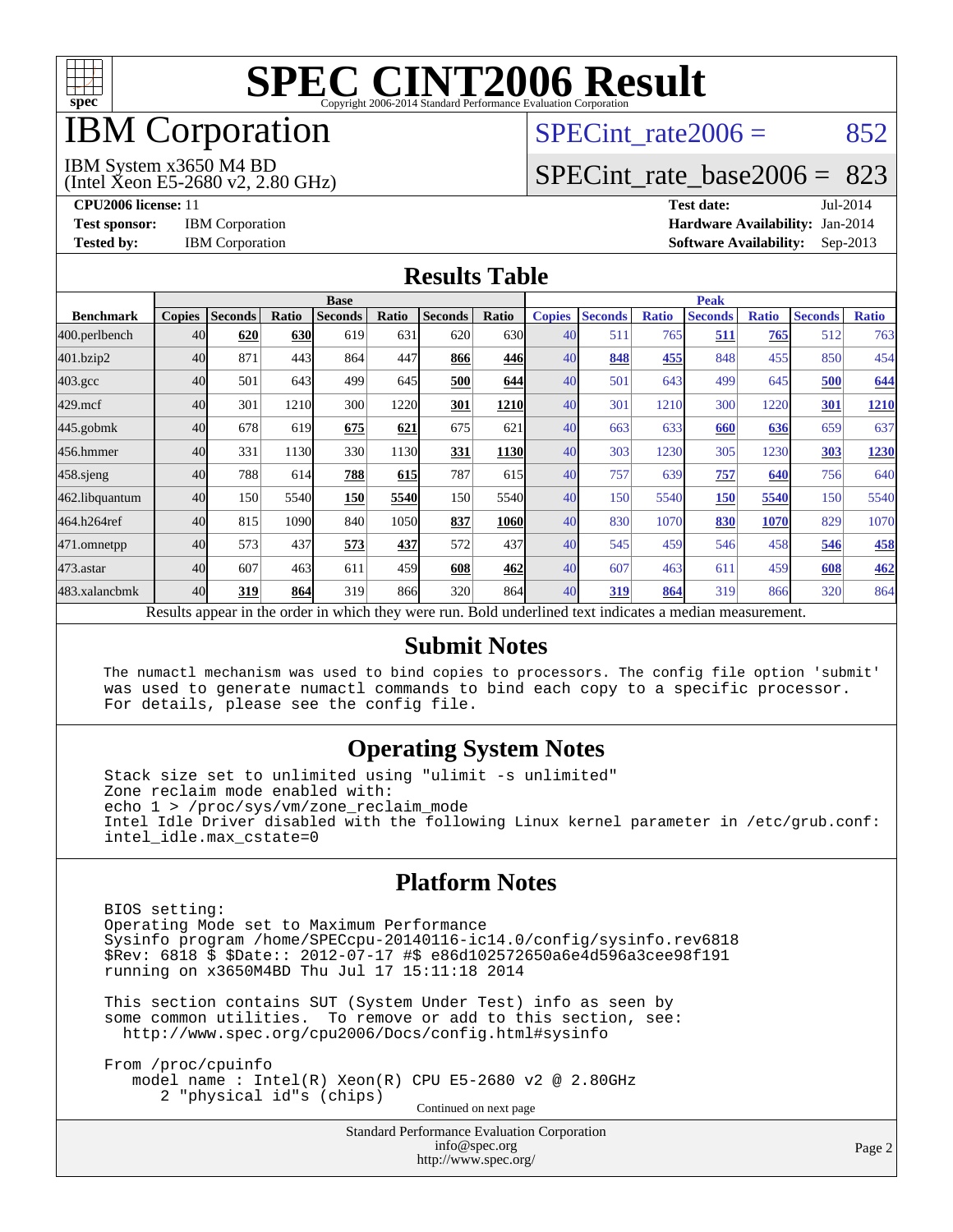

IBM Corporation

SPECint rate $2006 = 852$ 

(Intel Xeon E5-2680 v2, 2.80 GHz) IBM System x3650 M4 BD

[SPECint\\_rate\\_base2006 =](http://www.spec.org/auto/cpu2006/Docs/result-fields.html#SPECintratebase2006) 823

**[Tested by:](http://www.spec.org/auto/cpu2006/Docs/result-fields.html#Testedby)** IBM Corporation **[Software Availability:](http://www.spec.org/auto/cpu2006/Docs/result-fields.html#SoftwareAvailability)** Sep-2013

**[CPU2006 license:](http://www.spec.org/auto/cpu2006/Docs/result-fields.html#CPU2006license)** 11 **[Test date:](http://www.spec.org/auto/cpu2006/Docs/result-fields.html#Testdate)** Jul-2014 **[Test sponsor:](http://www.spec.org/auto/cpu2006/Docs/result-fields.html#Testsponsor)** IBM Corporation **[Hardware Availability:](http://www.spec.org/auto/cpu2006/Docs/result-fields.html#HardwareAvailability)** Jan-2014

#### **[Platform Notes \(Continued\)](http://www.spec.org/auto/cpu2006/Docs/result-fields.html#PlatformNotes)**

 40 "processors" cores, siblings (Caution: counting these is hw and system dependent. The following excerpts from /proc/cpuinfo might not be reliable. Use with caution.) cpu cores : 10 siblings : 20 physical 0: cores 0 1 2 3 4 8 9 10 11 12 physical 1: cores 0 1 2 3 4 8 9 10 11 12 cache size : 25600 KB From /proc/meminfo MemTotal: 264611244 kB HugePages\_Total: 0<br>Hugepagesize: 2048 kB Hugepagesize: /usr/bin/lsb\_release -d Red Hat Enterprise Linux Server release 6.4 (Santiago) From /etc/\*release\* /etc/\*version\* redhat-release: Red Hat Enterprise Linux Server release 6.4 (Santiago) system-release: Red Hat Enterprise Linux Server release 6.4 (Santiago) system-release-cpe: cpe:/o:redhat:enterprise\_linux:6server:ga:server uname -a: Linux x3650M4BD 2.6.32-358.el6.x86\_64 #1 SMP Tue Jan 29 11:47:41 EST 2013 x86\_64 x86\_64 x86\_64 GNU/Linux run-level 3 Jul 16 18:07 SPEC is set to: /home/SPECcpu-20140116-ic14.0 Filesystem Type Size Used Avail Use% Mounted on /dev/mapper/vg\_x3650m4bd-lv\_home ext4 404G 67G 317G 18% /home Additional information from dmidecode: BIOS IBM -[YOE103BUS-1.10]- 02/14/2014 Memory: 16x Samsung M393B2G70QH0-CMA 16 GB 1867 MHz 2 rank (End of data from sysinfo program) **[General Notes](http://www.spec.org/auto/cpu2006/Docs/result-fields.html#GeneralNotes)** Environment variables set by runspec before the start of the run: LD\_LIBRARY\_PATH = "/home/SPECcpu-20140116-ic14.0/libs/32:/home/SPECcpu-20140116-ic14.0/libs/64:/home/SPECcpu-20140116-ic14.0/sh"

 Binaries compiled on a system with 1x Core i7-860 CPU + 8GB memory using RedHat EL 6.4 Transparent Huge Pages enabled with: echo always > /sys/kernel/mm/redhat\_transparent\_hugepage/enabled Filesystem page cache cleared with:

Continued on next page

Standard Performance Evaluation Corporation [info@spec.org](mailto:info@spec.org) <http://www.spec.org/>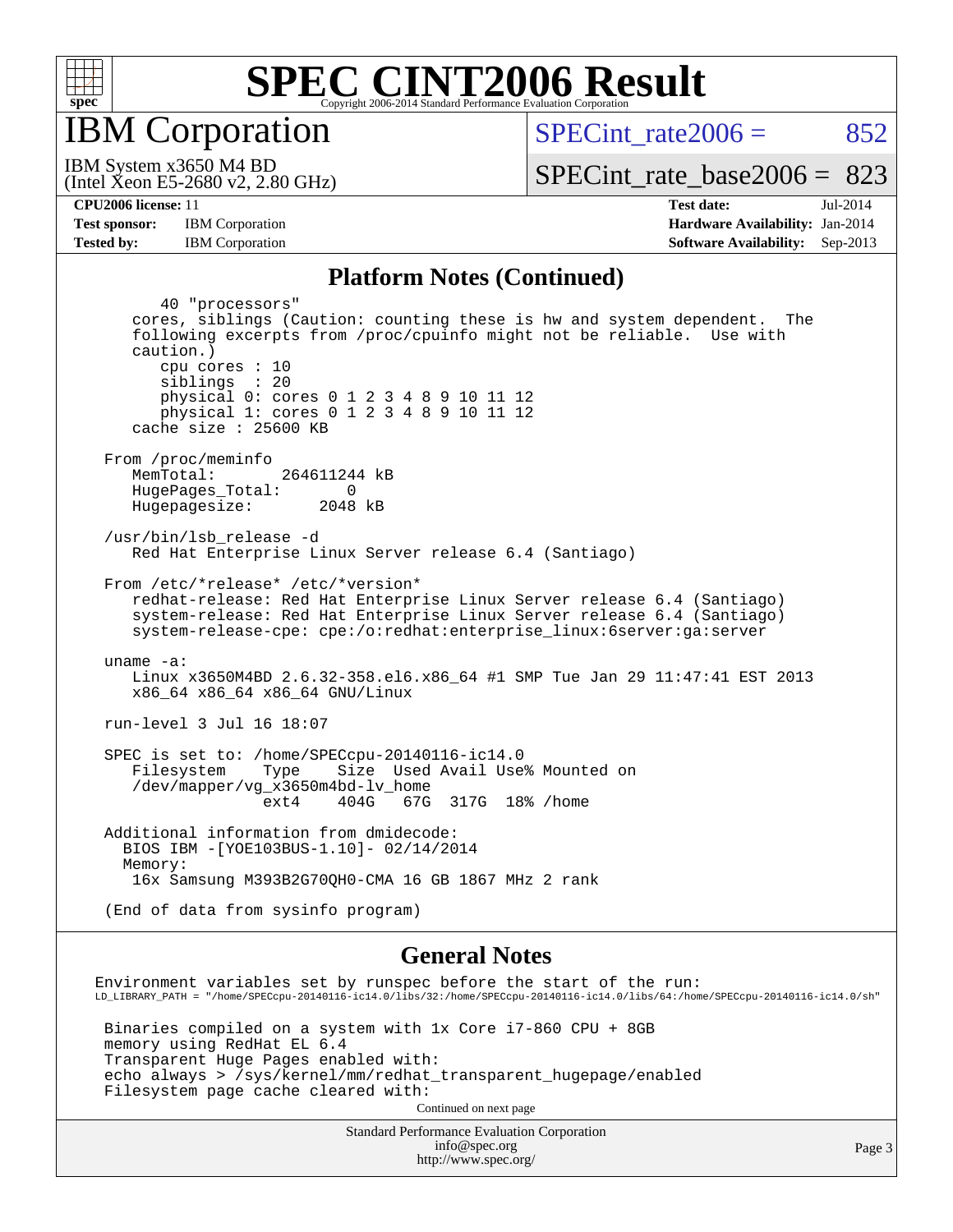

## IBM Corporation

SPECint rate $2006 = 852$ 

(Intel Xeon E5-2680 v2, 2.80 GHz) IBM System x3650 M4 BD

[SPECint\\_rate\\_base2006 =](http://www.spec.org/auto/cpu2006/Docs/result-fields.html#SPECintratebase2006) 823

**[Test sponsor:](http://www.spec.org/auto/cpu2006/Docs/result-fields.html#Testsponsor)** IBM Corporation **[Hardware Availability:](http://www.spec.org/auto/cpu2006/Docs/result-fields.html#HardwareAvailability)** Jan-2014

**[CPU2006 license:](http://www.spec.org/auto/cpu2006/Docs/result-fields.html#CPU2006license)** 11 **[Test date:](http://www.spec.org/auto/cpu2006/Docs/result-fields.html#Testdate)** Jul-2014 **[Tested by:](http://www.spec.org/auto/cpu2006/Docs/result-fields.html#Testedby)** IBM Corporation **[Software Availability:](http://www.spec.org/auto/cpu2006/Docs/result-fields.html#SoftwareAvailability)** Sep-2013

#### **[General Notes \(Continued\)](http://www.spec.org/auto/cpu2006/Docs/result-fields.html#GeneralNotes)**

 echo 1> /proc/sys/vm/drop\_caches runspec command invoked through numactl i.e.: numactl --interleave=all runspec <etc>

### **[Base Compiler Invocation](http://www.spec.org/auto/cpu2006/Docs/result-fields.html#BaseCompilerInvocation)**

[C benchmarks](http://www.spec.org/auto/cpu2006/Docs/result-fields.html#Cbenchmarks): [icc -m32](http://www.spec.org/cpu2006/results/res2014q3/cpu2006-20140727-30639.flags.html#user_CCbase_intel_icc_5ff4a39e364c98233615fdd38438c6f2)

[C++ benchmarks:](http://www.spec.org/auto/cpu2006/Docs/result-fields.html#CXXbenchmarks) [icpc -m32](http://www.spec.org/cpu2006/results/res2014q3/cpu2006-20140727-30639.flags.html#user_CXXbase_intel_icpc_4e5a5ef1a53fd332b3c49e69c3330699)

### **[Base Portability Flags](http://www.spec.org/auto/cpu2006/Docs/result-fields.html#BasePortabilityFlags)**

 400.perlbench: [-DSPEC\\_CPU\\_LINUX\\_IA32](http://www.spec.org/cpu2006/results/res2014q3/cpu2006-20140727-30639.flags.html#b400.perlbench_baseCPORTABILITY_DSPEC_CPU_LINUX_IA32) 462.libquantum: [-DSPEC\\_CPU\\_LINUX](http://www.spec.org/cpu2006/results/res2014q3/cpu2006-20140727-30639.flags.html#b462.libquantum_baseCPORTABILITY_DSPEC_CPU_LINUX) 483.xalancbmk: [-DSPEC\\_CPU\\_LINUX](http://www.spec.org/cpu2006/results/res2014q3/cpu2006-20140727-30639.flags.html#b483.xalancbmk_baseCXXPORTABILITY_DSPEC_CPU_LINUX)

## **[Base Optimization Flags](http://www.spec.org/auto/cpu2006/Docs/result-fields.html#BaseOptimizationFlags)**

[C benchmarks](http://www.spec.org/auto/cpu2006/Docs/result-fields.html#Cbenchmarks):

[-xSSE4.2](http://www.spec.org/cpu2006/results/res2014q3/cpu2006-20140727-30639.flags.html#user_CCbase_f-xSSE42_f91528193cf0b216347adb8b939d4107) [-ipo](http://www.spec.org/cpu2006/results/res2014q3/cpu2006-20140727-30639.flags.html#user_CCbase_f-ipo) [-O3](http://www.spec.org/cpu2006/results/res2014q3/cpu2006-20140727-30639.flags.html#user_CCbase_f-O3) [-no-prec-div](http://www.spec.org/cpu2006/results/res2014q3/cpu2006-20140727-30639.flags.html#user_CCbase_f-no-prec-div) [-opt-prefetch](http://www.spec.org/cpu2006/results/res2014q3/cpu2006-20140727-30639.flags.html#user_CCbase_f-opt-prefetch) [-opt-mem-layout-trans=3](http://www.spec.org/cpu2006/results/res2014q3/cpu2006-20140727-30639.flags.html#user_CCbase_f-opt-mem-layout-trans_a7b82ad4bd7abf52556d4961a2ae94d5)

[C++ benchmarks:](http://www.spec.org/auto/cpu2006/Docs/result-fields.html#CXXbenchmarks)

[-xSSE4.2](http://www.spec.org/cpu2006/results/res2014q3/cpu2006-20140727-30639.flags.html#user_CXXbase_f-xSSE42_f91528193cf0b216347adb8b939d4107) [-ipo](http://www.spec.org/cpu2006/results/res2014q3/cpu2006-20140727-30639.flags.html#user_CXXbase_f-ipo) [-O3](http://www.spec.org/cpu2006/results/res2014q3/cpu2006-20140727-30639.flags.html#user_CXXbase_f-O3) [-no-prec-div](http://www.spec.org/cpu2006/results/res2014q3/cpu2006-20140727-30639.flags.html#user_CXXbase_f-no-prec-div) [-opt-prefetch](http://www.spec.org/cpu2006/results/res2014q3/cpu2006-20140727-30639.flags.html#user_CXXbase_f-opt-prefetch) [-opt-mem-layout-trans=3](http://www.spec.org/cpu2006/results/res2014q3/cpu2006-20140727-30639.flags.html#user_CXXbase_f-opt-mem-layout-trans_a7b82ad4bd7abf52556d4961a2ae94d5) [-Wl,-z,muldefs](http://www.spec.org/cpu2006/results/res2014q3/cpu2006-20140727-30639.flags.html#user_CXXbase_link_force_multiple1_74079c344b956b9658436fd1b6dd3a8a) [-L/sh -lsmartheap](http://www.spec.org/cpu2006/results/res2014q3/cpu2006-20140727-30639.flags.html#user_CXXbase_SmartHeap_32f6c82aa1ed9c52345d30cf6e4a0499)

**[Base Other Flags](http://www.spec.org/auto/cpu2006/Docs/result-fields.html#BaseOtherFlags)**

[C benchmarks](http://www.spec.org/auto/cpu2006/Docs/result-fields.html#Cbenchmarks):

403.gcc: [-Dalloca=\\_alloca](http://www.spec.org/cpu2006/results/res2014q3/cpu2006-20140727-30639.flags.html#b403.gcc_baseEXTRA_CFLAGS_Dalloca_be3056838c12de2578596ca5467af7f3)

## **[Peak Compiler Invocation](http://www.spec.org/auto/cpu2006/Docs/result-fields.html#PeakCompilerInvocation)**

[C benchmarks \(except as noted below\)](http://www.spec.org/auto/cpu2006/Docs/result-fields.html#Cbenchmarksexceptasnotedbelow): [icc -m32](http://www.spec.org/cpu2006/results/res2014q3/cpu2006-20140727-30639.flags.html#user_CCpeak_intel_icc_5ff4a39e364c98233615fdd38438c6f2)

400.perlbench: [icc -m64](http://www.spec.org/cpu2006/results/res2014q3/cpu2006-20140727-30639.flags.html#user_peakCCLD400_perlbench_intel_icc_64bit_bda6cc9af1fdbb0edc3795bac97ada53)

401.bzip2: [icc -m64](http://www.spec.org/cpu2006/results/res2014q3/cpu2006-20140727-30639.flags.html#user_peakCCLD401_bzip2_intel_icc_64bit_bda6cc9af1fdbb0edc3795bac97ada53)

Continued on next page

Standard Performance Evaluation Corporation [info@spec.org](mailto:info@spec.org) <http://www.spec.org/>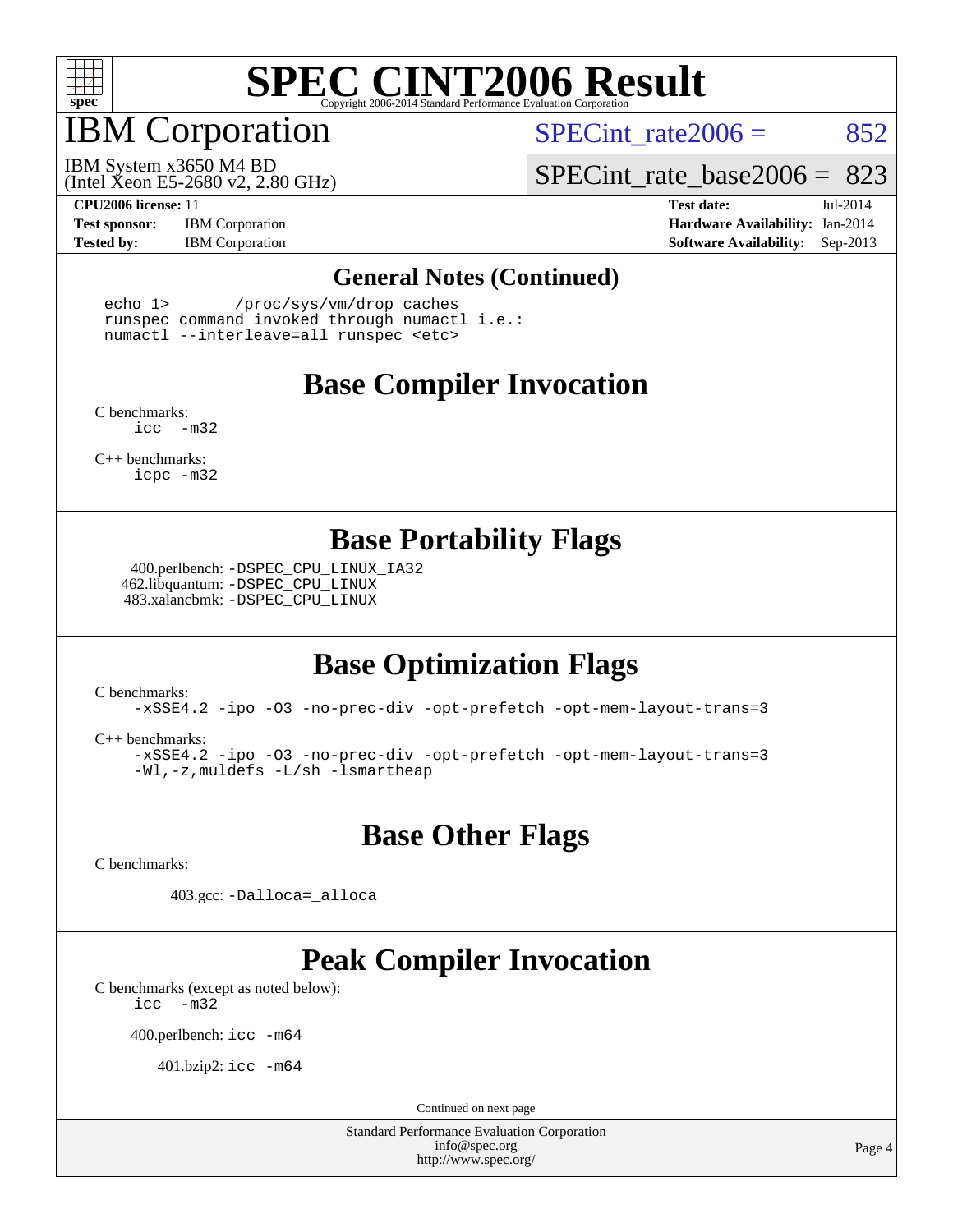

IBM Corporation

SPECint rate $2006 = 852$ 

(Intel Xeon E5-2680 v2, 2.80 GHz) IBM System x3650 M4 BD

SPECint rate base  $2006 = 823$ 

**[CPU2006 license:](http://www.spec.org/auto/cpu2006/Docs/result-fields.html#CPU2006license)** 11 **[Test date:](http://www.spec.org/auto/cpu2006/Docs/result-fields.html#Testdate)** Jul-2014 **[Test sponsor:](http://www.spec.org/auto/cpu2006/Docs/result-fields.html#Testsponsor)** IBM Corporation **[Hardware Availability:](http://www.spec.org/auto/cpu2006/Docs/result-fields.html#HardwareAvailability)** Jan-2014 [Tested by:](http://www.spec.org/auto/cpu2006/Docs/result-fields.html#Testedby) IBM Corporation **[Software Availability:](http://www.spec.org/auto/cpu2006/Docs/result-fields.html#SoftwareAvailability)** Sep-2013

## **[Peak Compiler Invocation \(Continued\)](http://www.spec.org/auto/cpu2006/Docs/result-fields.html#PeakCompilerInvocation)**

456.hmmer: [icc -m64](http://www.spec.org/cpu2006/results/res2014q3/cpu2006-20140727-30639.flags.html#user_peakCCLD456_hmmer_intel_icc_64bit_bda6cc9af1fdbb0edc3795bac97ada53)

458.sjeng: [icc -m64](http://www.spec.org/cpu2006/results/res2014q3/cpu2006-20140727-30639.flags.html#user_peakCCLD458_sjeng_intel_icc_64bit_bda6cc9af1fdbb0edc3795bac97ada53)

[C++ benchmarks:](http://www.spec.org/auto/cpu2006/Docs/result-fields.html#CXXbenchmarks)

[icpc -m32](http://www.spec.org/cpu2006/results/res2014q3/cpu2006-20140727-30639.flags.html#user_CXXpeak_intel_icpc_4e5a5ef1a53fd332b3c49e69c3330699)

**[Peak Portability Flags](http://www.spec.org/auto/cpu2006/Docs/result-fields.html#PeakPortabilityFlags)**

 400.perlbench: [-DSPEC\\_CPU\\_LP64](http://www.spec.org/cpu2006/results/res2014q3/cpu2006-20140727-30639.flags.html#b400.perlbench_peakCPORTABILITY_DSPEC_CPU_LP64) [-DSPEC\\_CPU\\_LINUX\\_X64](http://www.spec.org/cpu2006/results/res2014q3/cpu2006-20140727-30639.flags.html#b400.perlbench_peakCPORTABILITY_DSPEC_CPU_LINUX_X64) 401.bzip2: [-DSPEC\\_CPU\\_LP64](http://www.spec.org/cpu2006/results/res2014q3/cpu2006-20140727-30639.flags.html#suite_peakCPORTABILITY401_bzip2_DSPEC_CPU_LP64) 456.hmmer: [-DSPEC\\_CPU\\_LP64](http://www.spec.org/cpu2006/results/res2014q3/cpu2006-20140727-30639.flags.html#suite_peakCPORTABILITY456_hmmer_DSPEC_CPU_LP64) 458.sjeng: [-DSPEC\\_CPU\\_LP64](http://www.spec.org/cpu2006/results/res2014q3/cpu2006-20140727-30639.flags.html#suite_peakCPORTABILITY458_sjeng_DSPEC_CPU_LP64) 462.libquantum: [-DSPEC\\_CPU\\_LINUX](http://www.spec.org/cpu2006/results/res2014q3/cpu2006-20140727-30639.flags.html#b462.libquantum_peakCPORTABILITY_DSPEC_CPU_LINUX) 483.xalancbmk: [-DSPEC\\_CPU\\_LINUX](http://www.spec.org/cpu2006/results/res2014q3/cpu2006-20140727-30639.flags.html#b483.xalancbmk_peakCXXPORTABILITY_DSPEC_CPU_LINUX)

### **[Peak Optimization Flags](http://www.spec.org/auto/cpu2006/Docs/result-fields.html#PeakOptimizationFlags)**

[C benchmarks](http://www.spec.org/auto/cpu2006/Docs/result-fields.html#Cbenchmarks):

Standard Performance Evaluation Corporation 400.perlbench: [-xSSE4.2](http://www.spec.org/cpu2006/results/res2014q3/cpu2006-20140727-30639.flags.html#user_peakPASS2_CFLAGSPASS2_LDCFLAGS400_perlbench_f-xSSE42_f91528193cf0b216347adb8b939d4107)(pass 2) [-prof-gen](http://www.spec.org/cpu2006/results/res2014q3/cpu2006-20140727-30639.flags.html#user_peakPASS1_CFLAGSPASS1_LDCFLAGS400_perlbench_prof_gen_e43856698f6ca7b7e442dfd80e94a8fc)(pass 1) [-ipo](http://www.spec.org/cpu2006/results/res2014q3/cpu2006-20140727-30639.flags.html#user_peakPASS2_CFLAGSPASS2_LDCFLAGS400_perlbench_f-ipo)(pass 2) [-O3](http://www.spec.org/cpu2006/results/res2014q3/cpu2006-20140727-30639.flags.html#user_peakPASS2_CFLAGSPASS2_LDCFLAGS400_perlbench_f-O3)(pass 2) [-no-prec-div](http://www.spec.org/cpu2006/results/res2014q3/cpu2006-20140727-30639.flags.html#user_peakPASS2_CFLAGSPASS2_LDCFLAGS400_perlbench_f-no-prec-div)(pass 2) [-prof-use](http://www.spec.org/cpu2006/results/res2014q3/cpu2006-20140727-30639.flags.html#user_peakPASS2_CFLAGSPASS2_LDCFLAGS400_perlbench_prof_use_bccf7792157ff70d64e32fe3e1250b55)(pass 2) [-auto-ilp32](http://www.spec.org/cpu2006/results/res2014q3/cpu2006-20140727-30639.flags.html#user_peakCOPTIMIZE400_perlbench_f-auto-ilp32) 401.bzip2: [-xSSE4.2](http://www.spec.org/cpu2006/results/res2014q3/cpu2006-20140727-30639.flags.html#user_peakPASS2_CFLAGSPASS2_LDCFLAGS401_bzip2_f-xSSE42_f91528193cf0b216347adb8b939d4107)(pass 2) [-prof-gen](http://www.spec.org/cpu2006/results/res2014q3/cpu2006-20140727-30639.flags.html#user_peakPASS1_CFLAGSPASS1_LDCFLAGS401_bzip2_prof_gen_e43856698f6ca7b7e442dfd80e94a8fc)(pass 1) [-ipo](http://www.spec.org/cpu2006/results/res2014q3/cpu2006-20140727-30639.flags.html#user_peakPASS2_CFLAGSPASS2_LDCFLAGS401_bzip2_f-ipo)(pass 2) [-O3](http://www.spec.org/cpu2006/results/res2014q3/cpu2006-20140727-30639.flags.html#user_peakPASS2_CFLAGSPASS2_LDCFLAGS401_bzip2_f-O3)(pass 2) [-no-prec-div](http://www.spec.org/cpu2006/results/res2014q3/cpu2006-20140727-30639.flags.html#user_peakPASS2_CFLAGSPASS2_LDCFLAGS401_bzip2_f-no-prec-div)(pass 2) [-prof-use](http://www.spec.org/cpu2006/results/res2014q3/cpu2006-20140727-30639.flags.html#user_peakPASS2_CFLAGSPASS2_LDCFLAGS401_bzip2_prof_use_bccf7792157ff70d64e32fe3e1250b55)(pass 2) [-opt-prefetch](http://www.spec.org/cpu2006/results/res2014q3/cpu2006-20140727-30639.flags.html#user_peakCOPTIMIZE401_bzip2_f-opt-prefetch) [-auto-ilp32](http://www.spec.org/cpu2006/results/res2014q3/cpu2006-20140727-30639.flags.html#user_peakCOPTIMIZE401_bzip2_f-auto-ilp32) [-ansi-alias](http://www.spec.org/cpu2006/results/res2014q3/cpu2006-20140727-30639.flags.html#user_peakCOPTIMIZE401_bzip2_f-ansi-alias)  $403.\text{gcc: basepeak}$  = yes  $429$ .mcf: basepeak = yes 445.gobmk: [-xSSE4.2](http://www.spec.org/cpu2006/results/res2014q3/cpu2006-20140727-30639.flags.html#user_peakPASS2_CFLAGSPASS2_LDCFLAGS445_gobmk_f-xSSE42_f91528193cf0b216347adb8b939d4107)(pass 2) [-prof-gen](http://www.spec.org/cpu2006/results/res2014q3/cpu2006-20140727-30639.flags.html#user_peakPASS1_CFLAGSPASS1_LDCFLAGS445_gobmk_prof_gen_e43856698f6ca7b7e442dfd80e94a8fc)(pass 1) [-prof-use](http://www.spec.org/cpu2006/results/res2014q3/cpu2006-20140727-30639.flags.html#user_peakPASS2_CFLAGSPASS2_LDCFLAGS445_gobmk_prof_use_bccf7792157ff70d64e32fe3e1250b55)(pass 2) [-ansi-alias](http://www.spec.org/cpu2006/results/res2014q3/cpu2006-20140727-30639.flags.html#user_peakCOPTIMIZE445_gobmk_f-ansi-alias) [-opt-mem-layout-trans=3](http://www.spec.org/cpu2006/results/res2014q3/cpu2006-20140727-30639.flags.html#user_peakCOPTIMIZE445_gobmk_f-opt-mem-layout-trans_a7b82ad4bd7abf52556d4961a2ae94d5) 456.hmmer: [-xSSE4.2](http://www.spec.org/cpu2006/results/res2014q3/cpu2006-20140727-30639.flags.html#user_peakCOPTIMIZE456_hmmer_f-xSSE42_f91528193cf0b216347adb8b939d4107) [-ipo](http://www.spec.org/cpu2006/results/res2014q3/cpu2006-20140727-30639.flags.html#user_peakCOPTIMIZE456_hmmer_f-ipo) [-O3](http://www.spec.org/cpu2006/results/res2014q3/cpu2006-20140727-30639.flags.html#user_peakCOPTIMIZE456_hmmer_f-O3) [-no-prec-div](http://www.spec.org/cpu2006/results/res2014q3/cpu2006-20140727-30639.flags.html#user_peakCOPTIMIZE456_hmmer_f-no-prec-div) [-unroll2](http://www.spec.org/cpu2006/results/res2014q3/cpu2006-20140727-30639.flags.html#user_peakCOPTIMIZE456_hmmer_f-unroll_784dae83bebfb236979b41d2422d7ec2) [-auto-ilp32](http://www.spec.org/cpu2006/results/res2014q3/cpu2006-20140727-30639.flags.html#user_peakCOPTIMIZE456_hmmer_f-auto-ilp32) 458.sjeng: [-xSSE4.2](http://www.spec.org/cpu2006/results/res2014q3/cpu2006-20140727-30639.flags.html#user_peakPASS2_CFLAGSPASS2_LDCFLAGS458_sjeng_f-xSSE42_f91528193cf0b216347adb8b939d4107)(pass 2) [-prof-gen](http://www.spec.org/cpu2006/results/res2014q3/cpu2006-20140727-30639.flags.html#user_peakPASS1_CFLAGSPASS1_LDCFLAGS458_sjeng_prof_gen_e43856698f6ca7b7e442dfd80e94a8fc)(pass 1) [-ipo](http://www.spec.org/cpu2006/results/res2014q3/cpu2006-20140727-30639.flags.html#user_peakPASS2_CFLAGSPASS2_LDCFLAGS458_sjeng_f-ipo)(pass 2) [-O3](http://www.spec.org/cpu2006/results/res2014q3/cpu2006-20140727-30639.flags.html#user_peakPASS2_CFLAGSPASS2_LDCFLAGS458_sjeng_f-O3)(pass 2) [-no-prec-div](http://www.spec.org/cpu2006/results/res2014q3/cpu2006-20140727-30639.flags.html#user_peakPASS2_CFLAGSPASS2_LDCFLAGS458_sjeng_f-no-prec-div)(pass 2) [-prof-use](http://www.spec.org/cpu2006/results/res2014q3/cpu2006-20140727-30639.flags.html#user_peakPASS2_CFLAGSPASS2_LDCFLAGS458_sjeng_prof_use_bccf7792157ff70d64e32fe3e1250b55)(pass 2) [-unroll4](http://www.spec.org/cpu2006/results/res2014q3/cpu2006-20140727-30639.flags.html#user_peakCOPTIMIZE458_sjeng_f-unroll_4e5e4ed65b7fd20bdcd365bec371b81f) [-auto-ilp32](http://www.spec.org/cpu2006/results/res2014q3/cpu2006-20140727-30639.flags.html#user_peakCOPTIMIZE458_sjeng_f-auto-ilp32)  $462$ .libquantum: basepeak = yes 464.h264ref: [-xSSE4.2](http://www.spec.org/cpu2006/results/res2014q3/cpu2006-20140727-30639.flags.html#user_peakPASS2_CFLAGSPASS2_LDCFLAGS464_h264ref_f-xSSE42_f91528193cf0b216347adb8b939d4107)(pass 2) [-prof-gen](http://www.spec.org/cpu2006/results/res2014q3/cpu2006-20140727-30639.flags.html#user_peakPASS1_CFLAGSPASS1_LDCFLAGS464_h264ref_prof_gen_e43856698f6ca7b7e442dfd80e94a8fc)(pass 1) [-ipo](http://www.spec.org/cpu2006/results/res2014q3/cpu2006-20140727-30639.flags.html#user_peakPASS2_CFLAGSPASS2_LDCFLAGS464_h264ref_f-ipo)(pass 2) [-O3](http://www.spec.org/cpu2006/results/res2014q3/cpu2006-20140727-30639.flags.html#user_peakPASS2_CFLAGSPASS2_LDCFLAGS464_h264ref_f-O3)(pass 2) [-no-prec-div](http://www.spec.org/cpu2006/results/res2014q3/cpu2006-20140727-30639.flags.html#user_peakPASS2_CFLAGSPASS2_LDCFLAGS464_h264ref_f-no-prec-div)(pass 2) [-prof-use](http://www.spec.org/cpu2006/results/res2014q3/cpu2006-20140727-30639.flags.html#user_peakPASS2_CFLAGSPASS2_LDCFLAGS464_h264ref_prof_use_bccf7792157ff70d64e32fe3e1250b55)(pass 2) [-unroll2](http://www.spec.org/cpu2006/results/res2014q3/cpu2006-20140727-30639.flags.html#user_peakCOPTIMIZE464_h264ref_f-unroll_784dae83bebfb236979b41d2422d7ec2) [-ansi-alias](http://www.spec.org/cpu2006/results/res2014q3/cpu2006-20140727-30639.flags.html#user_peakCOPTIMIZE464_h264ref_f-ansi-alias) Continued on next page

[info@spec.org](mailto:info@spec.org) <http://www.spec.org/>